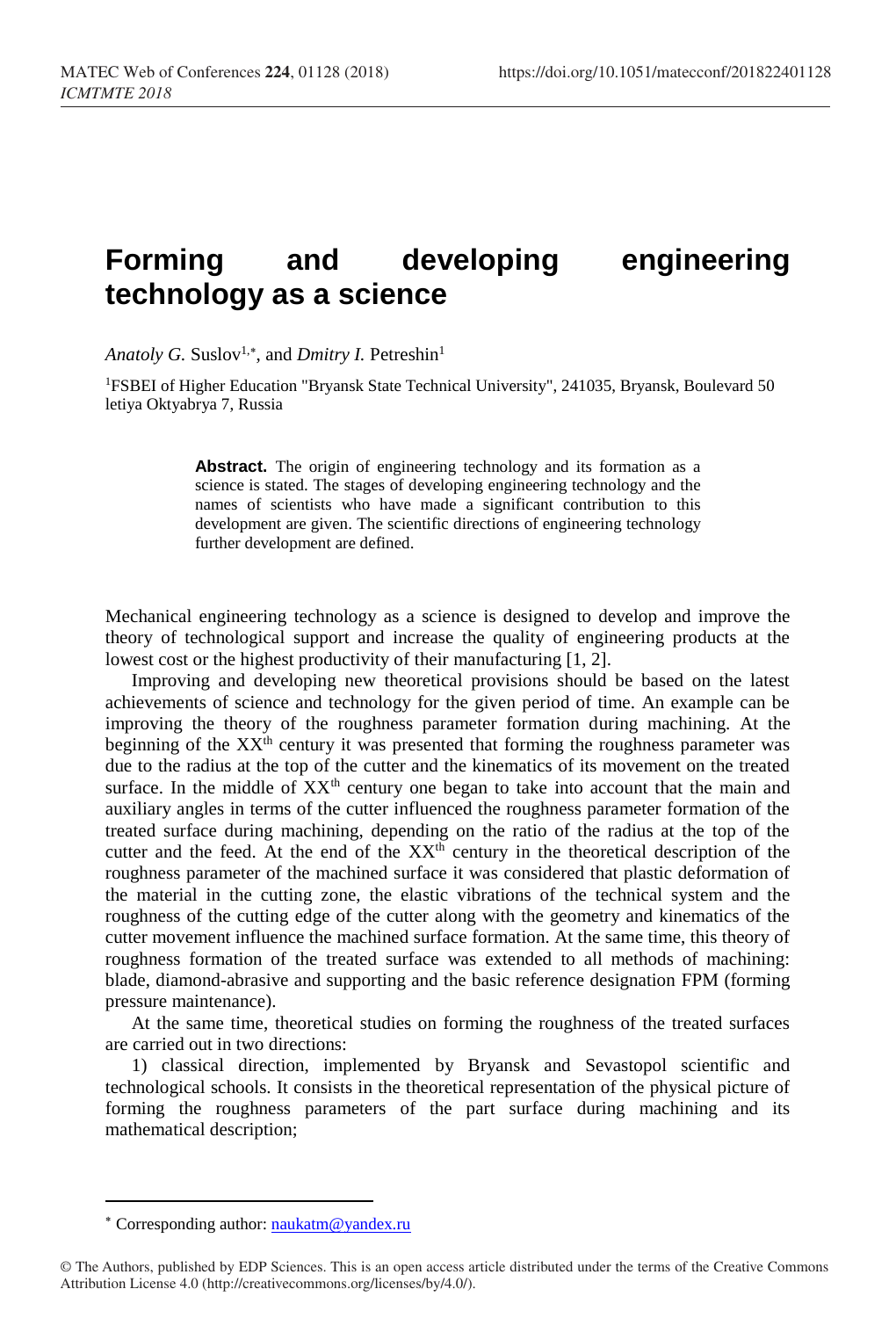2) theoretical description of the formed surface roughness of the workpiece during machining using the similarity method (implemented by Rybinsk scientific technological school).

Mechanical engineering technology is an applied science caused to life by the needs of industry.

It went through several stages in its development.

1. The previous stage is the practical experience accumulated by mankind for thousands of years.

2. The preparatory phase is since the appearance of the first lathes and drilling machines with manual drive in the twelfth century to the seventeenth century.

3. The cumulative stage  $(XVII - XIX)$  centuries) is characterized by the accumulation of domestic and foreign production experience of manufacturing machines. In the late XVII<sup>th</sup> – early XIXth centuries technical journals and brochures published the descriptions of treatment processes of various parts, used equipment and tools. The accumulated experience was first described in 1807 by Professor of Moscow University V.I. Dvigubskiy in the book, "The rudiments of technology or brief description of the work at the plants and factories".

4. The first scientific stage (for Russia it is 1880 - 1940) is characterized by generalization and systematization of production experience and the beginning of developing the General scientific principles of constructing technological processes. This includes the writings of Professors I.I. Thieme, A.P. Gavrilenko, A.P. Sokolov, A.I. Kashirin, V.M. Cowan, A.I. Yahin. As a result of these works in 1940 there came out the resolution of Council of people's Commissars of the USSR "about observance of technological discipline at machine-building plants" that played a big role in improving the quality of military equipment.

5. The second scientific stage (1941 - 1970) is characterized by developing new technological ideas. There were formed the theory of precision machining (Professors A.P. Sokolov, B.S. Balakshin, V.M. Cowan, I.M. Kolesov, V.S. Korsakov); the surface quality and its influence on operational properties of machine parts (Professors P.E. Dyachenko, M.A. Elizavetin, A.I. Isayev, A.M. Sulima, Z.V. Ryzhov, A.M. Matalin, I.V. Kragelsky, A.S. Pronikov, E.A. Satel); the theory of technological inheritance (Professors A.M. Daliski, P.I. Yascheritsin). Various methods of processing are investigated in detail: blade (Professors G.I. Granovsky, N.N. Zorev, I.A. Kogan, B.A. Kravchenko, T.I., Loladze, A.D. Makarov, V.I. Poturaev, A.I. Isaev, N.I. Reznikov, P.R. Rodin, S.S. Silin, N.V. Talantov, etc); abrasive (Professors A.V. Yakimov, L.V. Khudobin, E.N. Maslov, S.A. Popov, M.F. Semko, etc.); finishing-strengthening processing of FPM (Professors P.G. Alekseev, E.G. Konovalov, I.V. Kudryavtsev, D.D. Papshev U.G. Proskuryakov, A.A. Khvorostukhin, G. Schneider, D.N. Yudin). A group technology was developed (Professor S.P. Mitrofanov), adaptive management (Professors B.S. Balakshin, M.Y. Solomentsev, B.M. Bazrov), scientific bases of assembly (Professors M.P Novikov, V.S. Korsakov).

The first result of these studies and the formation of engineering technology as a science was the book by A.P. Sokolovsky "Scientific basis of engineering technology" (1955) [1].

6. The third research stage (1970 – 2000) is characterized by the wide use of achievements of fundamental Sciences and computing engineering technologies (Professors V.I. Averchenkov, N.M. Kapustin, V.P. Mitrofanov, A.V. Oleinik, V.V. Pavlov, Y.M. Solomentsev, V.A. Timiryazev, V.D. Tsvetkov). The theoretical level of mechanical engineering technology increased significantly (Professors A.P. Babichev, B.M. Bazrov, A.M. Barzov, V.F. Bezhyazichniy, P.I. Belyanin, V.I. Butenko, A.S. Vasilev, L.A. Gik, O.A. Gorlenko, A.A. Gusev, A.M. Dalsky, D.G. Evseev, V.B. Ilitskiy, L.I. Karpov, A.V. Kirichek, A.A. Kolobov, S.A. Korchak, M.G. Kosov, Z.I. Kremen', V.N. Latyshev, V.V. Michitanki, A.N. Mikhailov, Y.K. Novoselov, Y.F. Nazarov, A.N. Ovsienko, V.M.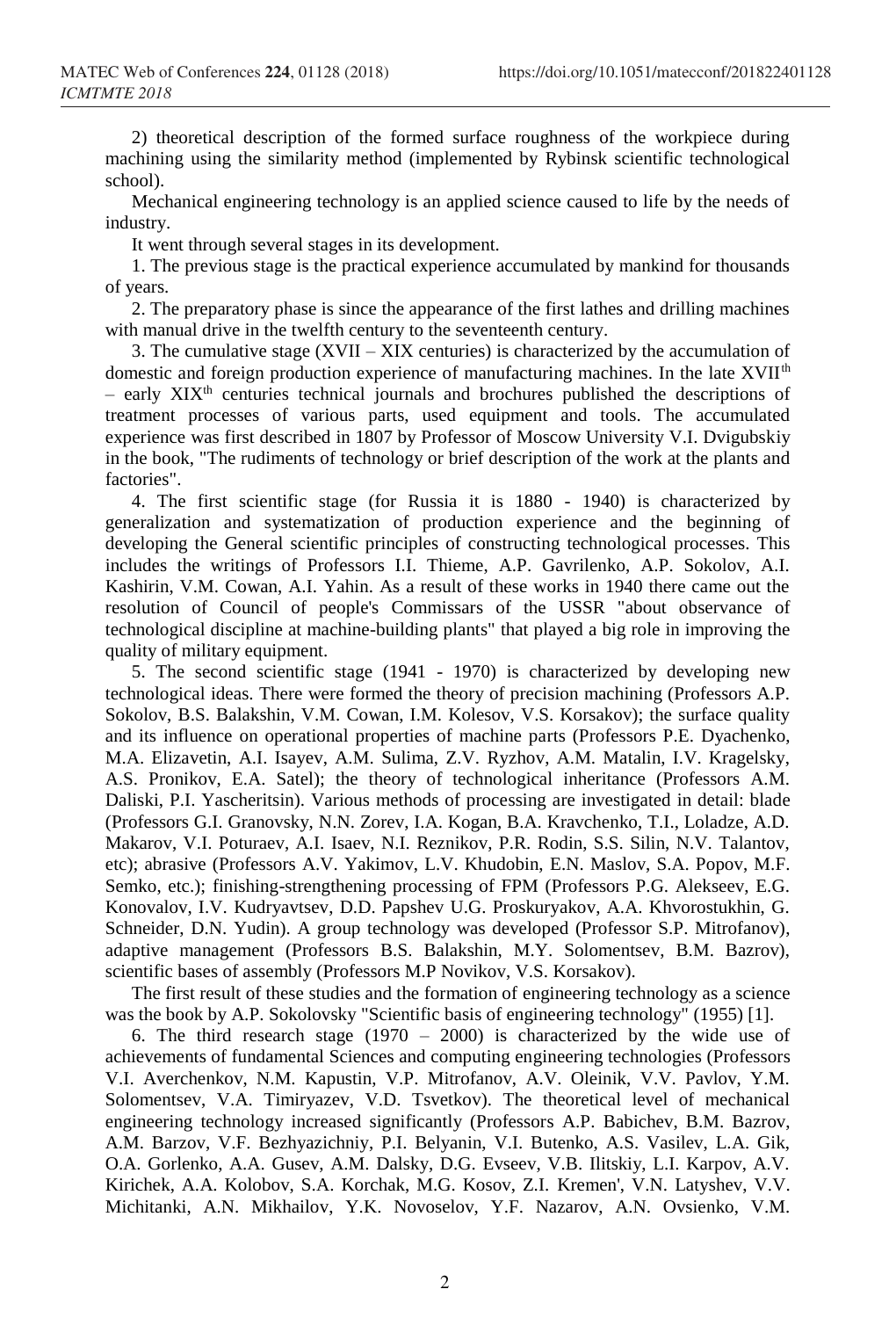Orobinsky, V.A. Astafiev, M.E. Popov, A.A. Ryzhkin, N.M. Sultan-zade, V.M. Smelyanskiy, V.K. Starkov, Yu.S. Stepanov, A.G. Suslov, M.A. Tamarkin, A.G. Skhirtladze, N.Uh. Ternuk, A.V. Totay, A.P. Ulashkin, V.P. Fedorov, A.S. Yamnikov).

Released in 1973, the new GOST (Government Statement) on roughness parameters (GOST 2789-73) intensified scientific research on technological support and the quality increase of the surface layer and the performance properties of machine parts and their compounds. This included the works of professors Bezhyazichniy V.F., Ryzhov E.V., Silina S.S., and Sulima A.M., Gorlenko O.A., Gorlenko A.O., Suslov A.G., Fedorov V.P., Tatay A.V., Starkov V.K., Novoselov Yu.K., Kozhina T.D., Handoko A.V., Fedonin O.N.

The electro-physico-chemical, plasma, ion, laser, ultrasound and combined methods of treatment are developed and thoroughly researched (Professors V.A. Barvinok, Yu.P. Bochkarev, A.N. Boldyrev, A.G. Grigoryants, S.A. Klimenko, V.M. Prikhodko, A.M. Markov, V P. Smolentsev, etc.). The new methods of mechanical processing are improved and created: needle cutting, vibrorolling, centrifugal impact processing, vibrating processing, processing by a diamond tool, pulse-shock treatment, mandrelling (Professors A.P. Babichev, S.A. Zaides, A.V. Kirichek, A.A. Ryzhkin, A.V. Totay, Yu.V. Proskuryakov, Y.G. Schneider, etc.).

The self-oscillation of technological equipment and its influence on the quality of machine parts are thoroughly studied (Professor B.M. Brzhozovsky, etc.).

The results of these works have been summarized and partially reflected in the Encyclopedia "mechanical engineering", published by the publishing-house "Engineering" in 2000, volume III-3, "Technology of manufacturing machine parts". In 2002 the monograph written by A.G. Suslov, A.M. Dalsky "Scientific Fundamentals of Engineering Techniques" was published [2].

7. Currently, the fourth scientific stage of developing engineering technology is being implemented.

The systematization of scientific schools and directions in engineering technology is carried out. In 2006 the encyclopedia Technologists of Russia (mechanical engineering) is published [3], which gives the names of scientists who have made a significant contribution to developing mechanical engineering technology; the information on the scientific technological schools formed by this time and the direction of their scientific work. The encyclopedia sets out the main directions of engineering technology further development.

1) Improving and optimizing existing and developing new energy - and material-saving technological processes of manufacturing engineering products.

2) Improving and optimizing existing and developing new high-tech combined technological methods of processing blanks, including new materials.

3) developing environmentally friendly methods and technological processes of manufacturing products.

4) Developing methods for producing process fluids related to metal processing.

5) Technological modification of surface layers and restoration of machine parts sizes.

6) Technological creation is natural to varying optimal quality of the workpiece surface on the basis of its functional purpose.

7) High-precision, precision and nanotechnology, allowing to ensure the accuracy of the processing about 10 Angstrom and to obtain a surface with a roughness  $Rz = 0.001$ microns.

8) High-speed processing methods.

9) Technological heredity in material properties, size accuracy and quality of the surface layer of parts from the production of materials to operation.

10) Improving design and technological dimensional analysis of mechanical engineering products taking into account the quality of the mating surfaces and its full automation.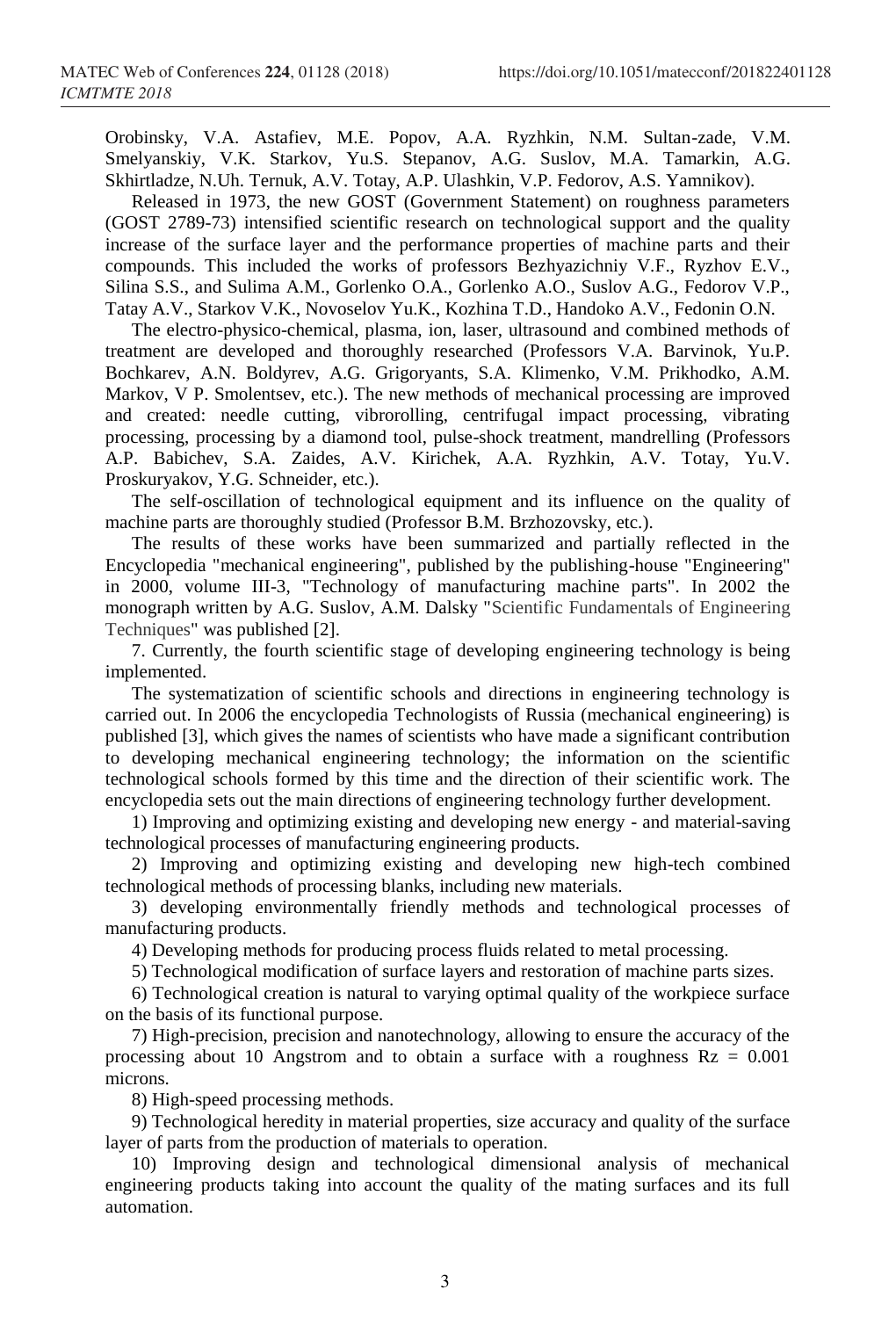11) Technological support and improving the operating properties of machine parts and their compounds, i.e. developing functionally-oriented technologies.

12) Adaptive quality management of machined parts and assembled products.

13) Creating self-learning technological systems.

14) Improving existing and developing new technological methods of assembly.

15) Creating the element base of technological support for manufacturing parts and assembly of products.

16) Integrating design, manufacturing, operation, repair and disposal technologies into a single process.

17) New technology of parts creation by cultivation (prototyping).

18) Improving the CAD system of technological processes and creating GALS (Continuous Acquisition and LifeCycle support) technologies.

19) Developing the methods of constructing the technological processes, means of technological equipment, their typification and unification, methods of organizing the technological and production processes of the parts, manufacturing and products assembly on the principles of modular technology.

20) Typification and unification of technological support from the standpoint of a systematic approach.

21) Developing the technological projects for the optimal re-equipment of machinebuilding industries for the purpose of their intensification, flexibility and competitiveness.

22) Optimizing the technological processes of producing large-size parts.

23) Technological environments and self-organizing technological systems.

24) Technologies of processing the blanks for computer-integrated flexible engineering industries.

25) Technological processes of manufacturing machine parts from non-metallic materials.

Given that in the Soviet Union and Russia there were developed and created many different methods of finishing-hardening treatment by surface plastic deformation, encyclopedia of surface plastic deformation was published in 2015 [4]. The use of these encyclopedias allows machine-building enterprises to directly address to the leading scientists and scientific schools for having scientific solutions to emerging problems.

The wide application of composite materials led to studying the cutting processes of these materials. These works are carried out in MSTU named after N.E. Bauman (V M. Yaroslavtsev), St. Petersburg Polytechnic Institute (Y.M. Zubarev), Perm national research University (V.F. Makarov), etc.

In connection with the wide application of titanium alloys the method of creep cutting is being developed (by Professors S.M. Chan, V.F. Makarov, Y.K. Novoselov, etc.); grinding by highly porous circles (by Professors V.A. Nosenko, V.K. Starkov, etc.).

There was formed the direction aimed at unifying the technologies of design, manufacture and operation of machines and at developing scientific bases for system creation of new technological methods of processing, including mechanical and physicochemical ones, allowing to provide the necessary performance properties of machine parts; and the direction is aimed at modifying the surface layers of parts and developing functionally-oriented technologies and the modular principle of constructing the technological processes (Professors V.F. Bezhyazichniy, V.P. Smolentsev, A.G. Suslov, A.O. Gorlenko, O.N. Fedonin, B.M. Bazrov, A.N. Mikhailov, A.M. Markov, A.A. Sitnikov, P.Y. Bochkarev, etc.).

Additive technologies, CALS-technologies and automation of all production processes are beginning to develop actively. Their unification allows approaching to developing and creating digital productions.